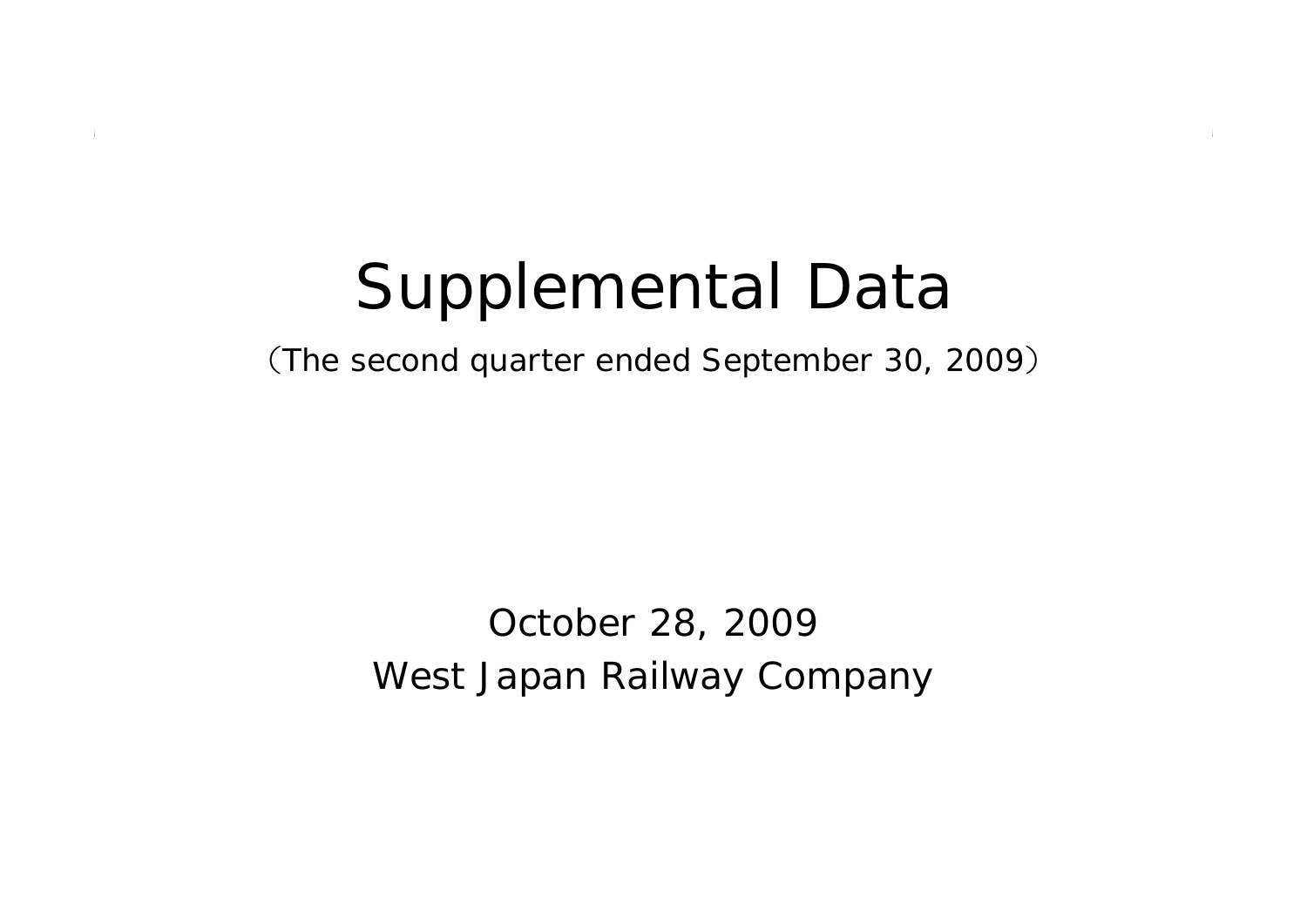## Financial Highlights

|                                |                       |                                          |        |            |                   |                                 |        | ¥ Billions |
|--------------------------------|-----------------------|------------------------------------------|--------|------------|-------------------|---------------------------------|--------|------------|
|                                | 6 months              | YOY<br>6 months<br>Increase / (Decrease) |        | Year ended | Forecast as of    | YOY<br>Increase / (Decrease)    |        |            |
|                                | ended<br>Sep 30, 2008 | ended<br>Sep 30, 2009                    |        |            | March 31,<br>2009 | Oct 28, 2009 for<br>year ending |        |            |
|                                | $4/1 - 9/30$          | $4/1 - 9/30$                             | Amount | %          | $4/1 - 3/31$      | March 31, 2010*                 | Amount | %          |
|                                | Α                     | B                                        | $B-A$  | $1-B/A$    | $\overline{C}$    | D                               | $D-C$  | $1-D/C$    |
| [Consolidated]                 |                       |                                          |        |            |                   |                                 |        |            |
| <b>Operating Revenues</b>      | 634.9                 | 591.0                                    | (43.9) | (6.9)      | 1,275.3           | 1,215.0                         | (60.3) | (4.7)      |
| Operating Income               | 72.8                  | 43.8                                     | (28.9) | (39.8)     | 122.5             | 65.0                            | (57.5) | (46.9)     |
| <b>Recurring Profit</b>        | 57.0                  | 27.5                                     | (29.4) | (51.6)     | 94.8              | 37.0                            | (57.8) | (61.0)     |
| Net Income                     | 33.3                  | 17.1                                     | (16.2) | (48.7)     | 54.5              | 20.0                            | (34.5) | (63.3)     |
| 【Non-Consolidated】             |                       |                                          |        |            |                   |                                 |        |            |
| <b>Operating Revenues</b>      | 442.7                 | 410.5                                    | (32.1) | (7.3)      | 875.0             | 831.5                           | (43.5) | (5.0)      |
| <b>Transportation Revenues</b> | 394.4                 | 362.6                                    | (31.8) | (8.1)      | 773.7             | 731.0                           | (42.7) | (5.5)      |
| <b>Operating Expenses</b>      | 377.4                 | 371.9                                    | (5.5)  | (1.5)      | 772.9             | 780.0                           | 7.0    | 0.9        |
| Personnel costs                | 135.0                 | 134.2                                    | (0.8)  | (0.6)      | 268.6             | 269.0                           | 0.3    | 0.1        |
| Non personnel costs            | 154.2                 | 149.6                                    | (4.6)  | (3.0)      | 333.9             | 334.5                           | 0.5    | 0.2        |
| Energy costs                   | 18.4                  | 17.1                                     | (1.3)  | (7.3)      | 38.2              | 34.5                            | (3.7)  | (9.8)      |
| Maintenance costs              | 58.1                  | 56.8                                     | (1.3)  | (2.4)      | 135.8             | 137.0                           | 1.1    | 0.8        |
| Miscellaneous costs            | 77.5                  | 75.6                                     | (1.9)  | (2.5)      | 159.8             | 163.0                           | 3.1    | 2.0        |
| Depreciation                   | 56.3                  | 57.2                                     | 0.8    | 1.5        | 115.9             | 121.0                           | 5.0    | 4.4        |
| Operating Income               | 65.2                  | 38.5                                     | (26.6) | (40.9)     | 102.0             | 51.5                            | (50.5) | (49.6)     |
| <b>Recurring Profit</b>        | 49.3                  | 22.2                                     | (27.0) | (54.9)     | 73.4              | 23.5                            | (49.9) | (68.0)     |
| Net Income                     | 29.2                  | 14.6                                     | (14.5) | (49.9)     | 44.3              | 15.5                            | (28.8) | (65.1)     |
| (Other Data)                   |                       |                                          |        |            |                   |                                 |        |            |
| ROA (%, Consolidated)          | 3.0                   | 1.8                                      | —      |            | 5.0               | 2.6                             |        |            |
| ROE (%, Consolidated)          | 5.2                   | 2.6                                      |        |            | 8.4               | 3.0                             |        |            |
| EBITDA (Consolidated)          | 139.4                 | 111.8                                    | (27.5) | (19.8)     | 259.5             | 207.5                           | (52.0) | (20.0)     |
| Dividends per share $(*)$      | 3,500                 | 3,500                                    |        |            | 7,000             | 7,000                           |        |            |

※Forecast has not been revised since July 29, 2009.

Note: Figures in bracket ( ) are negative values.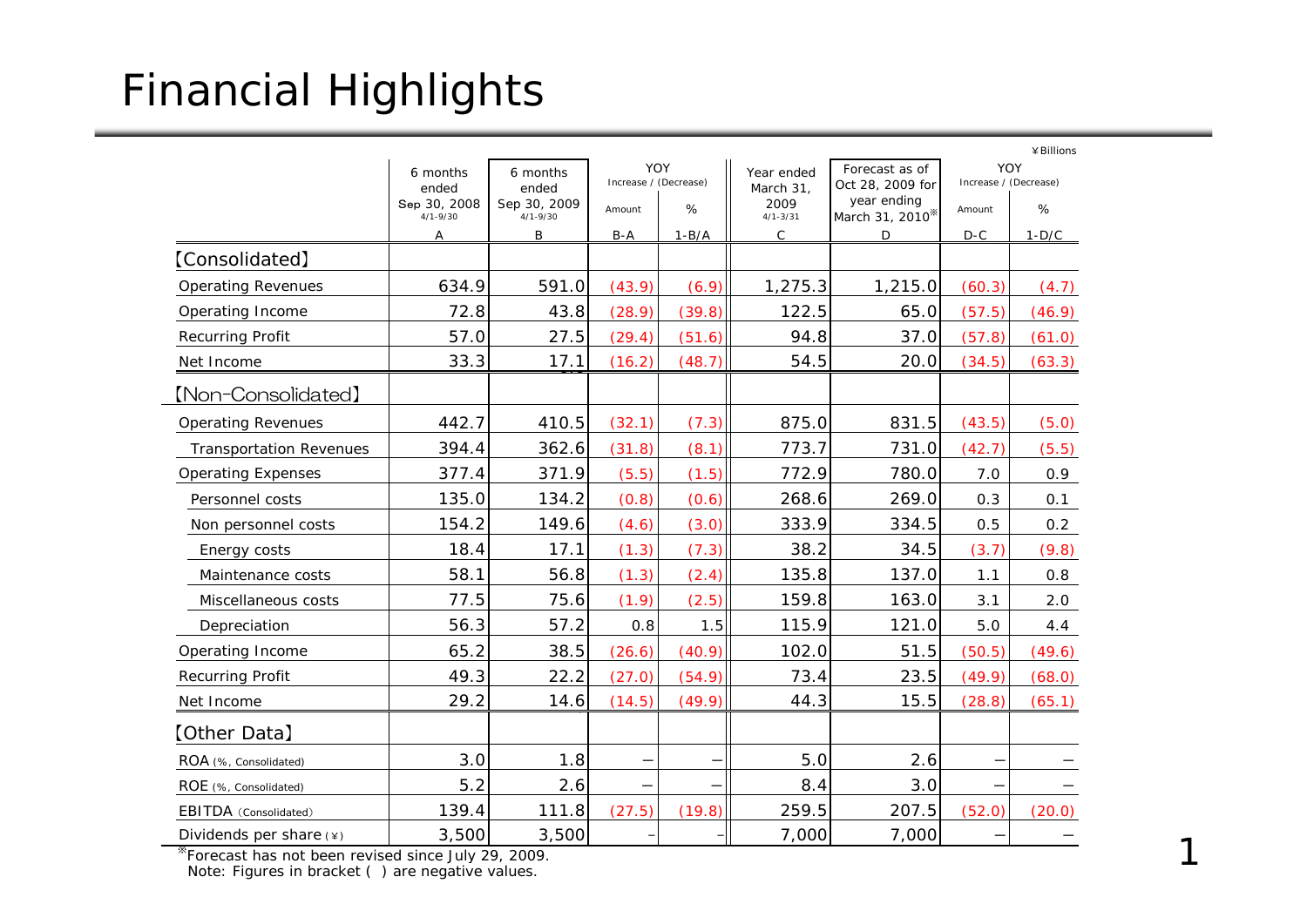### Consolidated Financial Results and Forecasts

|                                          | 6 months<br>ended<br>Sep 30, 2008<br>$4/1 - 9/30$ | 6 months<br>ended<br>Sep 30, 2009<br>$4/1 - 9/30$ | YOY<br>Increase / (Decrease)<br>%<br>Amount |           | Year ended<br>March 31, 2009<br>$4/1 - 3/31$ | Forecast as of Oct<br>28, 2009 for year<br>ending March 31,<br>2010 <sup>*4</sup> | YOY<br>Increase / (Decrease)<br>Amount | %       |
|------------------------------------------|---------------------------------------------------|---------------------------------------------------|---------------------------------------------|-----------|----------------------------------------------|-----------------------------------------------------------------------------------|----------------------------------------|---------|
|                                          | A                                                 | B                                                 | $B - A$                                     | $1 - B/A$ | C.                                           | D                                                                                 | $D-C$                                  | $1-D/C$ |
| Operating Revenues* <sup>1</sup>         | 634.9                                             | 591.0                                             | (43.9)                                      | (6.9)     | 1,275.3                                      | 1,215.0                                                                           | (60.3)                                 | (4.7)   |
| Transportation                           | 433.2                                             | 400.8                                             | (32.4)                                      | (7.5)     | 856.1                                        | 810.7                                                                             | (45.4)                                 | (5.3)   |
| Sales of goods and food services         | 107.8                                             | 100.6                                             | (7.2)                                       | (6.7)     | 215.3                                        | 207.2                                                                             | (8.1)                                  | (3.8)   |
| Sales of goods and food services         | 72.1                                              | 67.2                                              | (4.8)                                       | (6.8)     | 141.8                                        | 136.3                                                                             | (5.5)                                  | (3.9)   |
| JR Kyoto Isetan Department Store         | 33.4                                              | 30.4                                              | (3.0)                                       | (9.1)     | 68.6                                         | 64.7                                                                              | (3.9)                                  | (5.8)   |
| Real estate                              | 34.0                                              | 36.5                                              | 2.5                                         | 7.4       | 71.1                                         | 71.3                                                                              | 0.1                                    | 0.2     |
| Shopping center                          | 23.2                                              | 23.2                                              | 0.0                                         | 0.1       | 46.9                                         | 46.4                                                                              | (0.5)                                  | (1.1)   |
| Real estate lease and sale* <sup>3</sup> | 9.8                                               | 12.6                                              | 2.7                                         | 28.3      | 22.2                                         | 23.6                                                                              | 1.3                                    | $6.0$   |
|                                          | [0.2]                                             | [2.5]                                             |                                             |           | [3.1]                                        | [2.5]                                                                             |                                        |         |
| Other businesses                         | 59.8                                              | 53.0                                              | (6.8)                                       | (11.4)    | 132.6                                        | 125.8                                                                             | (6.8)                                  | (5.1)   |
| Hotel                                    | 16.9                                              | 15.8                                              | (1.0)                                       | (6.4)     | 34.4                                         | 32.9                                                                              | (1.5)                                  | (4.5)   |
| Nippon Travel Agency                     | 21.2                                              | 16.9                                              | (4.2)                                       | (19.9)    | 46.1                                         | 40.9                                                                              | (5.2)                                  | (11.4)  |
| Operating Income <sup>*2</sup>           | 72.8                                              | 43.8                                              | (28.9)                                      | (39.8)    | 122.5                                        | 65.0                                                                              | (57.5)                                 | (46.9)  |
| Transportation                           | 58.6                                              | 31.8                                              | (26.7)                                      | (45.6)    | 89.1                                         | 38.3                                                                              | (50.8)                                 | (57.0)  |
| Sales of goods and food services         | 3.0                                               | 1.4                                               | (1.5)                                       | (51.0)    | 4.7                                          | 2.3                                                                               | (2.4)                                  | (51.8)  |
| Sales of goods and food services         | 2.2                                               | 1.1                                               | (1.1)                                       | (50.2)    | 3.0                                          |                                                                                   |                                        |         |
| JR Kyoto Isetan Department Store         | 0.7                                               | 0.2                                               | (0.5)                                       | (72.7)    | 1.6                                          |                                                                                   |                                        |         |
| Real estate                              | 11.6                                              | 11.7                                              | 0.0                                         | 0.5       | 22.6                                         | 21.3                                                                              | (1.3)                                  | (5.8)   |
| Shopping center                          | 3.5                                               | 3.4                                               | (0.0)                                       | (2.5)     | 6.8                                          |                                                                                   |                                        |         |
| Real estate lease and sale               | 2.3                                               | 2.3                                               | 0.0                                         | 0.4       | 4.4                                          |                                                                                   |                                        |         |
| Other businesses                         | (1.0)                                             | (1.4)                                             | (0.4)                                       |           | 6.7                                          | 3.8                                                                               | (2.9)                                  | (43.5)  |
| Hotel                                    | 0.5                                               | 0.4                                               | (0.1)                                       | (16.9)    | 1.8                                          |                                                                                   |                                        |         |
| Nippon Travel Agency                     | (2.1)                                             | (3.2)                                             | (1.0)                                       |           | (1.3)                                        |                                                                                   |                                        |         |

Note: Figures in bracket ( ) are negative values.

 $*$ <sup>1</sup> Operating revenues are the revenues from third parties ( = customers).

The breakdowns of operating revenues by each segment are the sums of revenues of major subsidiaries.

\*<sup>2</sup> The breakdowns of operating income by each segment are the sums of incomes of major subsidiaries before eliminating internal transactions.

\*<sup>3</sup> Figures in bracket [ ] are the sales of condominiums. (Included in Real estate lease and sale)

\*4 Forecast has not been revised since July 29,2009.

¥Billions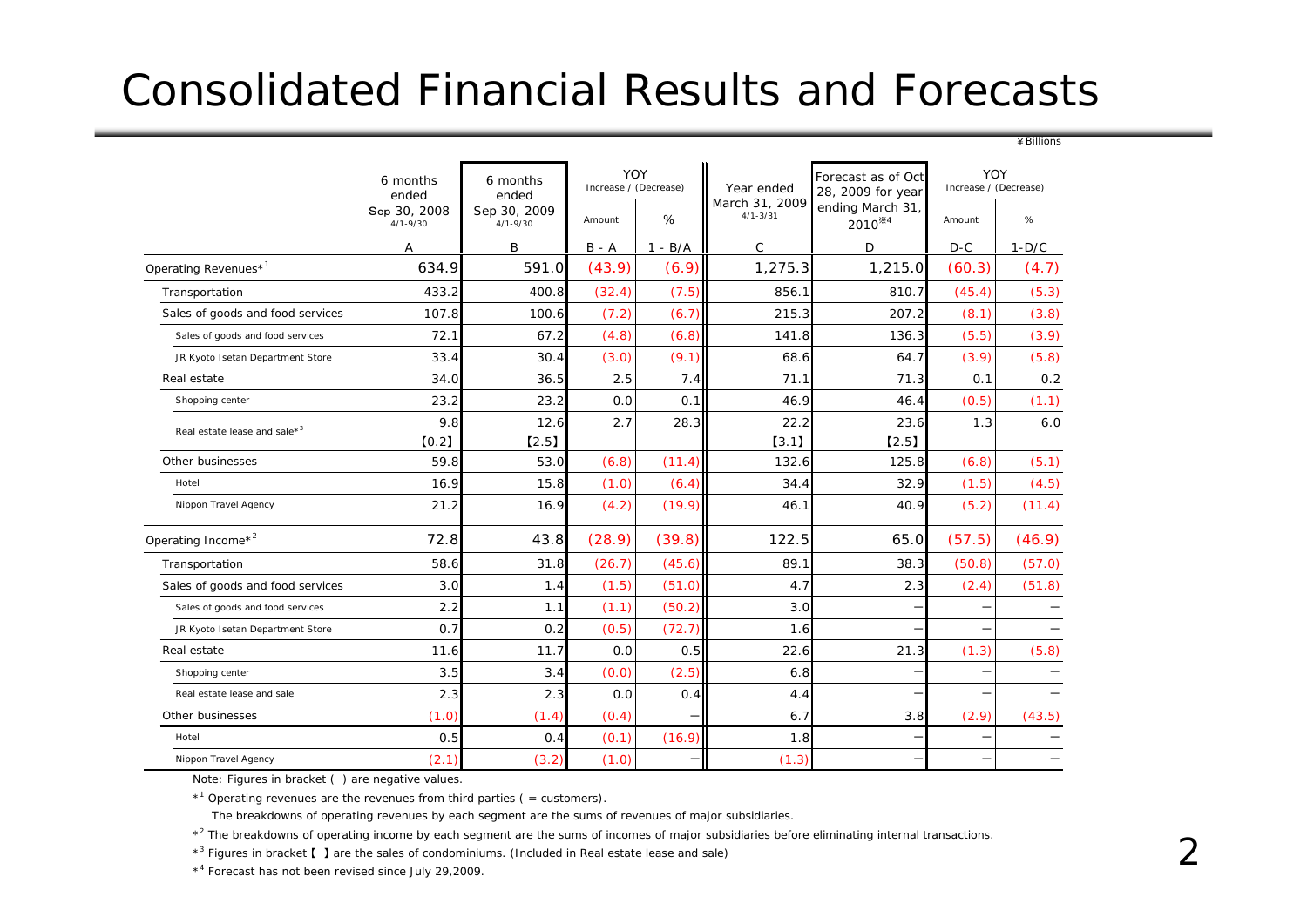#### Non-Consolidated Financial Results and Forecasts

¥Billions

|                                          | 6 months<br>ended            | 6 months<br>ended            | YOY<br>Increase / (Decrease) |           | Year ended<br>March 31, 2009 | Forecast as of<br>Oct 28, 2009 for | YOY<br>Increase / (Decrease) |         |
|------------------------------------------|------------------------------|------------------------------|------------------------------|-----------|------------------------------|------------------------------------|------------------------------|---------|
|                                          | Sep 30, 2008<br>$4/1 - 9/30$ | Sep 30, 2009<br>$4/1 - 9/30$ | Amount                       | %         | $4/1 - 3/31$                 | year ending<br>March 31, 2010*     | Amount                       | %       |
|                                          | Α                            | B                            | $B - A$                      | $1 - B/A$ | $\mathsf C$                  | D                                  | $D-C$                        | $1-D/C$ |
| <b>Operating Revenues</b>                | 442.7                        | 410.5                        | (32.1)                       | (7.3)     | 875.0                        | 831.5                              | (43.5)                       | (5.0)   |
| Transportation revenues                  | 394.4                        | 362.6                        | (31.8)                       | (8.1)     | 773.7                        | 731.0                              | (42.7)                       | (5.5)   |
| Other                                    | 48.3                         | 47.9                         | (0.3)                        | (0.7)     | 101.2                        | 100.5                              | (0.7)                        | (0.8)   |
| <b>Operating Expenses</b>                | 377.4                        | 371.9                        | (5.5)                        | (1.5)     | 772.9                        | 780.0                              | 7.0                          | 0.9     |
| Personnel costs                          | 135.0                        | 134.2                        | (0.8)                        | (0.6)     | 268.6                        | 269.0                              | 0.3                          | 0.1     |
| Non personnel costs                      | 154.2                        | 149.6                        | (4.6)                        | (3.0)     | 333.9                        | 334.5                              | 0.5                          | 0.2     |
| Energy costs                             | 18.4                         | 17.1                         | (1.3)                        | (7.3)     | 38.2                         | 34.5                               | (3.7)                        | (9.8)   |
| Maintenance costs                        | 58.1                         | 56.8                         | (1.3)                        | (2.4)     | 135.8                        | 137.0                              | 1.1                          | 0.8     |
| Miscellaneous costs                      | 77.5                         | 75.6                         | (1.9)                        | (2.5)     | 159.8                        | 163.0                              | 3.1                          | 2.0     |
| Rental payments, etc.                    | 12.7                         | 12.6                         | (0.1)                        | (0.8)     | 25.3                         | 25.5                               | 0.1                          | 0.6     |
| Taxes                                    | 19.0                         | 18.2                         | (0.8)                        | (4.2)     | 29.1                         | 30.0                               | 0.8                          | 3.0     |
| Depreciation                             | 56.3                         | 57.2                         | 0.8                          | 1.5       | 115.9                        | 121.0                              | 5.0                          | 4.4     |
| Operating Income                         | 65.2                         | 38.5                         | (26.6)                       | (40.9)    | 102.0                        | 51.5                               | (50.5)                       | (49.6)  |
| Non-operating revenues and expenses, net | (15.9)                       | (16.3)                       | (0.4)                        | 2.6       | (28.6)                       | (28.0)                             | 0.6                          | (2.4)   |
| Non-operating revenues                   | 1.7                          | 1.1                          | (0.5)                        | (33.7)    | 6.7                          | 7.0                                | 0.2                          | 3.7     |
| Non-operating expenses                   | 17.6                         | 17.5                         | (0.1)                        | (1.0)     | 35.4                         | 35.0                               | (0.4)                        | (1.2)   |
| <b>Recurring Profit</b>                  | 49.3                         | 22.2                         | (27.0)                       | (54.9)    | 73.4                         | 23.5                               | (49.9)                       | (68.0)  |
| Extraordinary profit and loss, net       | (0.4)                        | 2.1                          | 2.5                          |           | 1.1                          | 3.0                                | 1.8                          | 165.2   |
| Extraordinary profit                     | 19.6                         | 11.3                         | (8.3)                        | (42.4)    | 70.3                         |                                    |                              |         |
| <b>Extraordinary loss</b>                | 20.0                         | 9.1                          | (10.8)                       | (54.3)    | 69.2                         |                                    |                              |         |
| Net Income                               | 29.2                         | 14.6                         | (14.5)                       | (49.9)    | 44.3                         | 15.5                               | (28.8)                       | (65.1)  |

※Forecast has not been revised since July 29, 2009.

Note: Figures in bracket ( ) are negative values.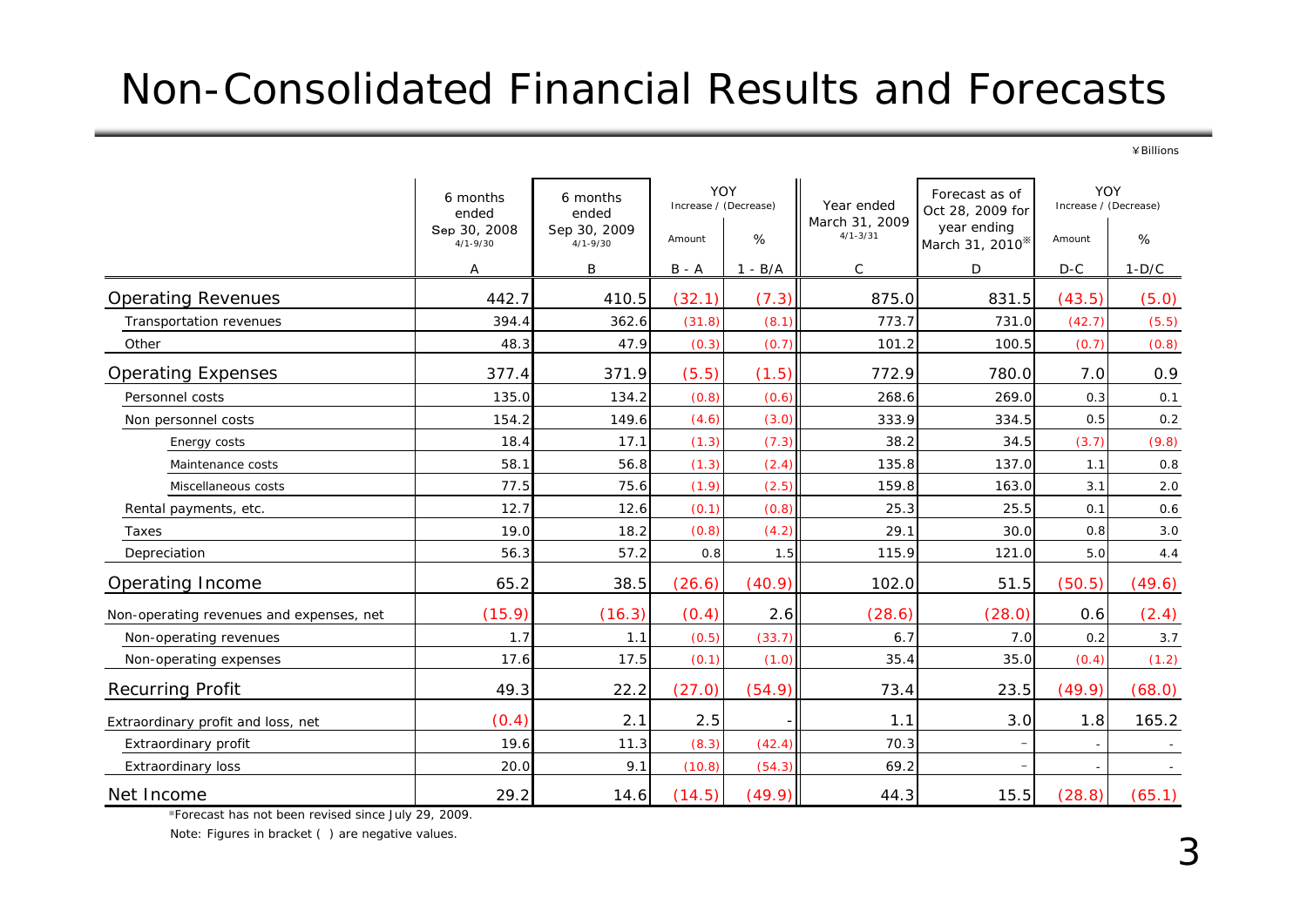### Transportation Revenues Results and Forecasts

¥Billions

|                                | Fiscal Year ending March 31, 2010                  |                               |                                                   |                              |                                                         |                               |                                                                  |                                   |
|--------------------------------|----------------------------------------------------|-------------------------------|---------------------------------------------------|------------------------------|---------------------------------------------------------|-------------------------------|------------------------------------------------------------------|-----------------------------------|
|                                | 1Q<br>3 months ended June 30, 2009<br>$4/1 - 6/30$ |                               | 2Q<br>3 months ended Sep 30, 2009<br>$7/1 - 9/30$ |                              | 1st Half<br>6 months ended Sep 30, 2009<br>$4/1 - 9/30$ |                               | <b>Full Year</b><br>Forecast as of Oct 28, 2009*<br>$4/1 - 3/31$ |                                   |
|                                | Results                                            | <b>YOY</b>                    | Results                                           | <b>YOY</b>                   | <b>Results</b>                                          | <b>YOY</b>                    | Forecast                                                         | YOY                               |
| <b>Transportation Revenues</b> | 173.4                                              | ▲ 18.5<br>(9.7%)              | 189.2                                             | $\triangle$ 13.2<br>(6.6%)   | 362.6                                                   | $\triangle$ 31.8<br>$(8.1\%)$ | 731.0                                                            | $\triangle$ 42.7<br>(5.5%)        |
| Shinkansen                     | 74.0                                               | $\triangle$ 9.6<br>(11.5%)    | 83.1                                              | $\triangle 6.7$<br>(7.5%)    | 157.2                                                   | $\triangle$ 16.3<br>(9.4%)    | 318.3                                                            | $\triangle$ 20.8<br>$(6.1\%)$     |
| <b>Commuter Passes</b>         | 2.2                                                | 0.0<br>2.4%                   | 2.2                                               | 0.0<br>1.5%                  | 4.5                                                     | 0.0<br>1.9%                   |                                                                  |                                   |
| Non-Commuter Passes            | 71.8                                               | $\triangle$ 9.6<br>(11.9%)    | 80.8                                              | $\triangle 6.7$<br>(7.7%)    | 152.7                                                   | $\triangle$ 16.4<br>(9.7%)    |                                                                  |                                   |
| Kyoto-Osaka-Kobe Area          | 70.6                                               | $\triangle$ 5.7<br>(7.6%)     | 73.5                                              | $\triangle$ 3.3<br>(4.3%)    | 144.2                                                   | $\triangle$ 9.0<br>$(5.9\%)$  | 287.7                                                            | $\triangle$ 13.7<br>$(4.6\%)$     |
| <b>Commuter Passes</b>         | 29.3                                               | $\triangle$ 0.4<br>(1.5%)     | 28.6                                              | $\triangle$ 0.4<br>(1.7%)    | 58.0                                                    | $\triangle$ 0.9<br>(1.6%)     |                                                                  |                                   |
| Non-Commuter Passes            | 41.3                                               | $\triangle$ 5.3<br>$(11.4\%)$ | 44.8                                              | $\triangle$ 2.8<br>$(5.9\%)$ | 86.1                                                    | $\triangle$ 8.1<br>$(8.6\%)$  |                                                                  |                                   |
| <b>Other Lines</b>             | 28.6                                               | $\triangle$ 3.0<br>$(9.6\%)$  | 32.5                                              | $\triangle$ 3.0<br>(8.7%)    | 61.1                                                    | $\triangle 6.1$<br>$(9.1\%)$  | 124.8                                                            | $\blacktriangle$ 7.7<br>$(5.8\%)$ |
| <b>Commuter Passes</b>         | 7.0                                                | $\triangle$ 0.0<br>$(1.3\%)$  | 6.8                                               | $\triangle$ 0.1<br>(2.1%)    | 13.9                                                    | $\triangle$ 0.2<br>(1.7%)     |                                                                  |                                   |
| <b>Non-Commuter Passes</b>     | 21.5                                               | $\triangle$ 2.9<br>$(12.1\%)$ | 25.6                                              | $\triangle$ 2.9<br>(10.3%)   | 47.2                                                    | $\triangle$ 5.9<br>$(11.1\%)$ |                                                                  |                                   |

※Forecast has not been revised since July 29, 2009.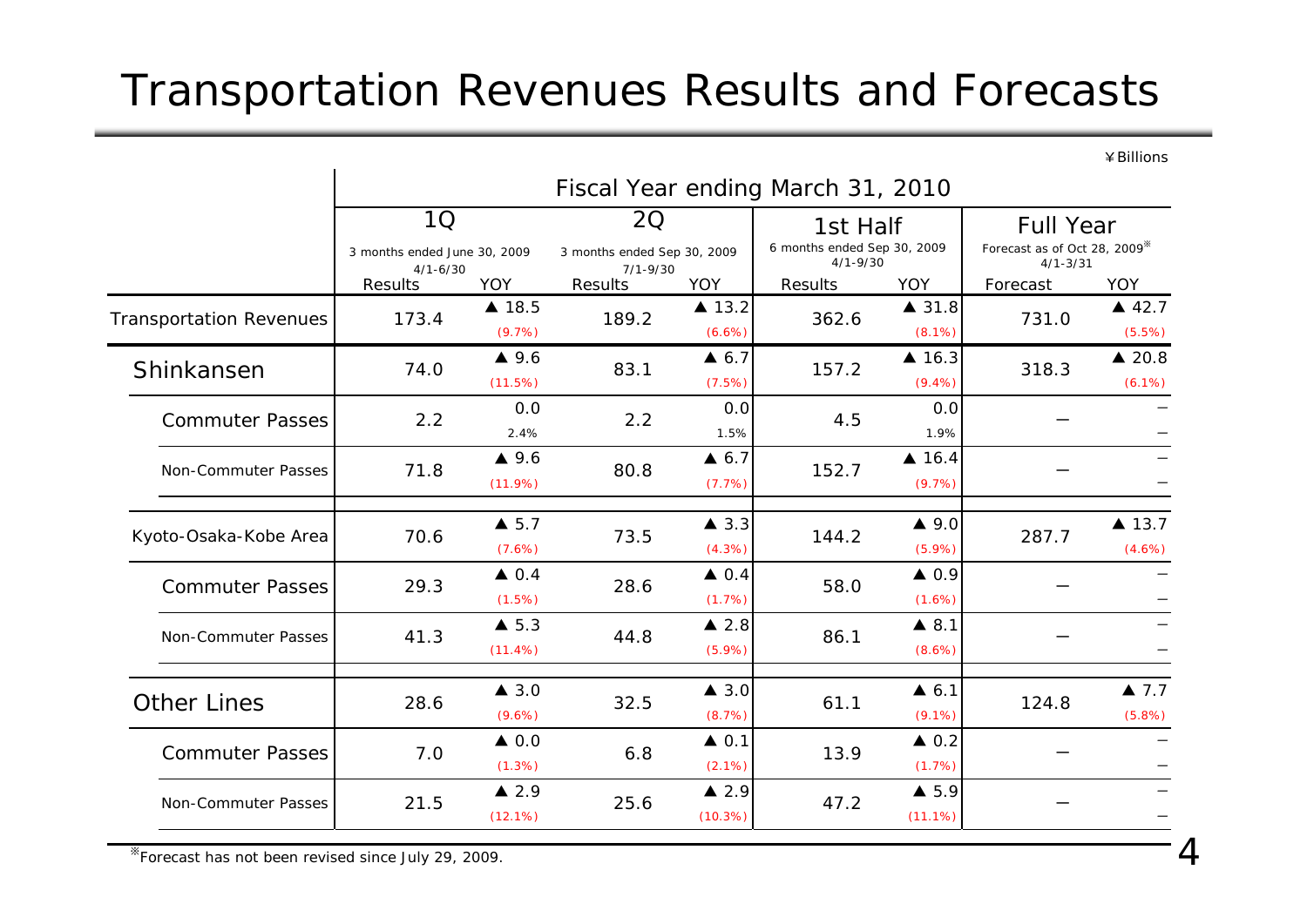### Other Data

Persons, ¥Billions

|                                                                    |              | 6 months ended<br>Sep 30, 2008<br>$4/1 - 9/30$ | 6 months ended<br>Sep 30, 2009<br>$4/1 - 9/30$ |                  |              | Year ended<br>March 31, 2009<br>$4/1 - 3/31$ | Forecast as of Oct 28,<br>2009 for year ending<br>March 31, 2010* |                  |
|--------------------------------------------------------------------|--------------|------------------------------------------------|------------------------------------------------|------------------|--------------|----------------------------------------------|-------------------------------------------------------------------|------------------|
|                                                                    | Consolidated | Non-Consolidated                               | Consolidated                                   | Non-Consolidated | Consolidated | Non-Consolidated                             | Consolidated                                                      | Non-Consolidated |
| No. of employees at the end of period                              | 45,375       | 26,079                                         | 46,423                                         | 26,594           | 45,240       | 25,824                                       |                                                                   |                  |
| <b>Retirement Payment Costs</b>                                    | 30.3         | 28.2                                           | 30.6                                           | 28.3             | 60.8         | 56.2                                         |                                                                   | 56.0             |
| Service & Interest cost                                            |              | 9.5                                            |                                                | 9.7              |              | 19.0                                         |                                                                   | 18.7             |
| Amortization of net retirement benefit obligation<br>at transition |              | 15.0                                           |                                                | 15.0             |              | 30.1                                         |                                                                   | 30.1             |
| Amortization of actuarial loss                                     |              | 3.5                                            |                                                | 3.5              |              | 7.1                                          |                                                                   | 7.1              |
| No. of employees entitled to retirement<br>payment                 | 1,004        | 468                                            | 1,101                                          | 498              | 2,251        | 968                                          |                                                                   | 1,007            |
| Financial Expenses, net                                            | (16.9)       | (16.6)                                         | (16.9)                                         | (16.4)           | (34.0)       | (33.5)                                       | (34.3)                                                            | (33.1)           |
| Interest and dividend income                                       | 0.3          | 0.7                                            | 0.2                                            | 0.7              | 0.5          | 1.3                                          | 0.5                                                               | 1.2              |
| Interest expenses                                                  | (17.2)       | (17.4)                                         | (17.1)                                         | (17.1)           | 34.5         | 34.9                                         | 34.8                                                              | 34.4             |
| [Average interest rate (%) ]                                       | [3.56]       | [3.56]                                         | $[3.31]$                                       | [3.32]           | [3.49]       | $[3.50]$                                     | [3.31]                                                            | $[3.30]$         |
| Capital Expenditure                                                | 68.2         | 47.3                                           | 84.1                                           | 56.6             | 197.7        | 162.2                                        |                                                                   |                  |
| Excluding a portion contributed by local<br>governments etc.       | 56.4         | 35.6                                           | 75.5                                           | 48.0             | 163.9        | 128.4                                        | 230.0                                                             | 180.0            |
| Depreciation                                                       | 66.5         | 56.3                                           | 67.9                                           | 57.2             | 137.0        | 115.9                                        | 142.5                                                             | 121.0            |
| Balance of Long-term Debt and Payables<br>at the end of FY         | 963.2        | 943.0                                          | 1,031.1                                        | 1,013.1          | 953.2        | 934.3                                        | 1,020.0                                                           | 1,005.0          |
| Equity ratio (%)                                                   | 26.7         | 25.6                                           | 26.5                                           | 25.1             | 26.7         | 25.3                                         |                                                                   |                  |
| Cash flows from operating activities                               | 76.1         |                                                | 71.4                                           |                  | 178.8        |                                              |                                                                   |                  |
| Free cash flows                                                    | 1.2          |                                                | ▲50.6                                          |                  | 6.1          |                                              |                                                                   |                  |
| Net income per share $(*)$                                         | 16,853.70    |                                                | 8,844.12                                       |                  | 27,729.03    | 22,557.62                                    | 10,328.36                                                         | 8,000.63         |
| Net assets per share $(4)$                                         | 334,302.24   |                                                | 344,638.46                                     |                  |              | 339, 113. 24 289, 462. 54                    |                                                                   |                  |

※Forecast has not been revised since July 29, 2009.

Note: Figures in bracket ( ) are negative values.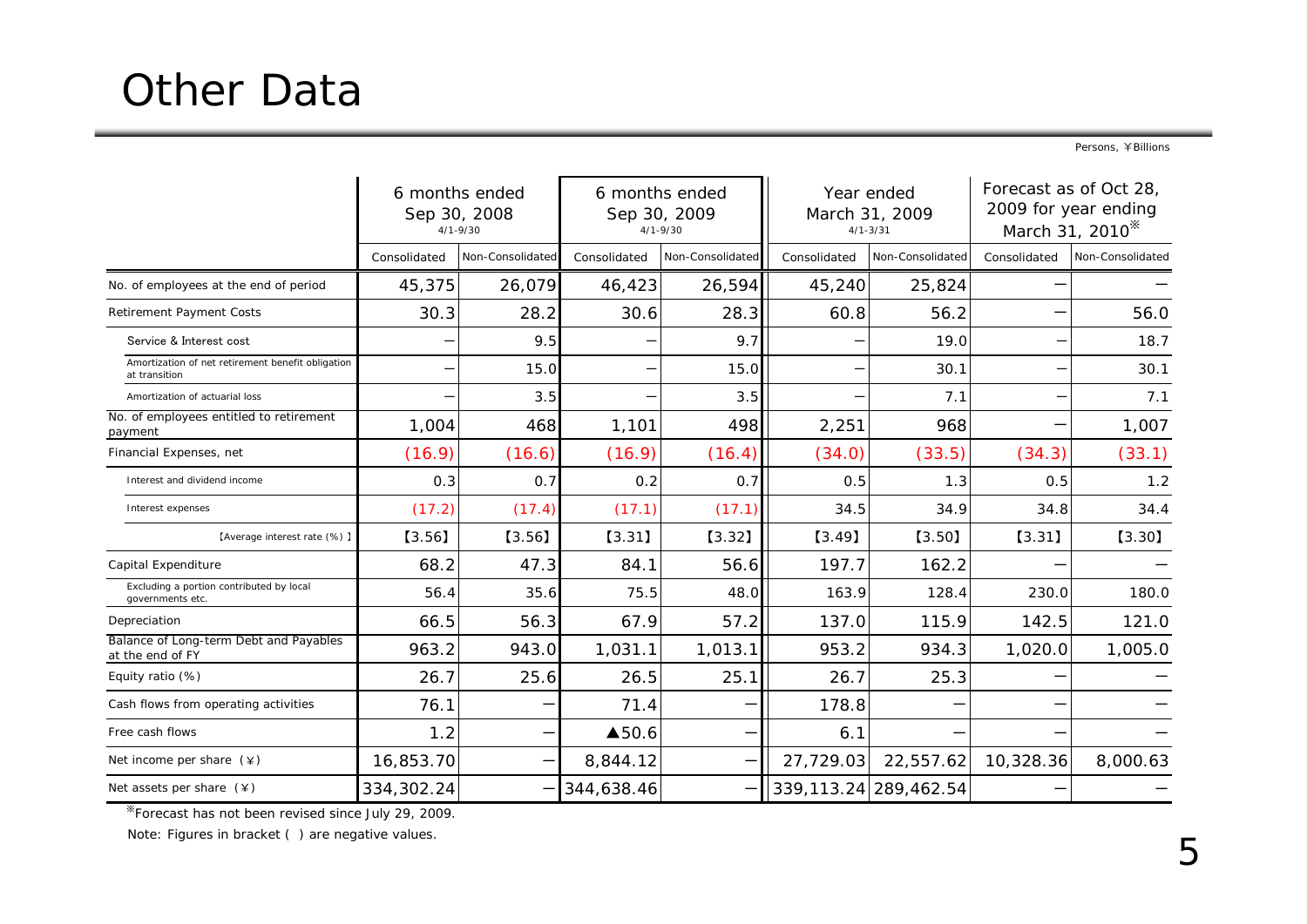### Balance of Long-term Debt and Payables

#### ■Breakdown of Balance of Long-term Debt and Payables (Consolidated)

|                                        | <b>Balance</b><br>(¥Billions) | Average<br>Interest rate<br>(96) |
|----------------------------------------|-------------------------------|----------------------------------|
| Balance of Long-term Debt and Payables | 1,031.1                       | 3.3 <sup>1</sup>                 |
| Shinkansen Purchase Liability          | 374.4                         | 5.31                             |
| <b>Bonds</b>                           | 354.9                         | 2.34                             |

#### (As of September 30, 2009)

#### ■Breakdown of Shinkansen Purchase Liability (As of September 30, 2009)

|                                      |          | Balance     |                         | Interest rate | Term                                                                                      | Payment recipient |  |
|--------------------------------------|----------|-------------|-------------------------|---------------|-------------------------------------------------------------------------------------------|-------------------|--|
|                                      |          | (¥Billions) | Floating<br>/Fixed rate | $(\%)$        | (years)                                                                                   |                   |  |
|                                      | No.1     | 186.3       | Floating                | 4.15          | 25.5 < until Jan. 2017 > Japan Railway                                                    |                   |  |
| Shinakansen<br>Purchase<br>Liability | No.2     | 78.5        | Fixed                   | 6.35          | $25.5$ <until <math="" jan.="">2017&gt;<math>\frac{3017}{100}</math>Transport and</until> | Construction,     |  |
|                                      | No.3     | 109.5       | Fixed                   | 6.55          | 60 <until 2051="" sep.=""> Technology Agency</until>                                      |                   |  |
|                                      | Subtotal | 374.4       | Average                 | 5.31          |                                                                                           |                   |  |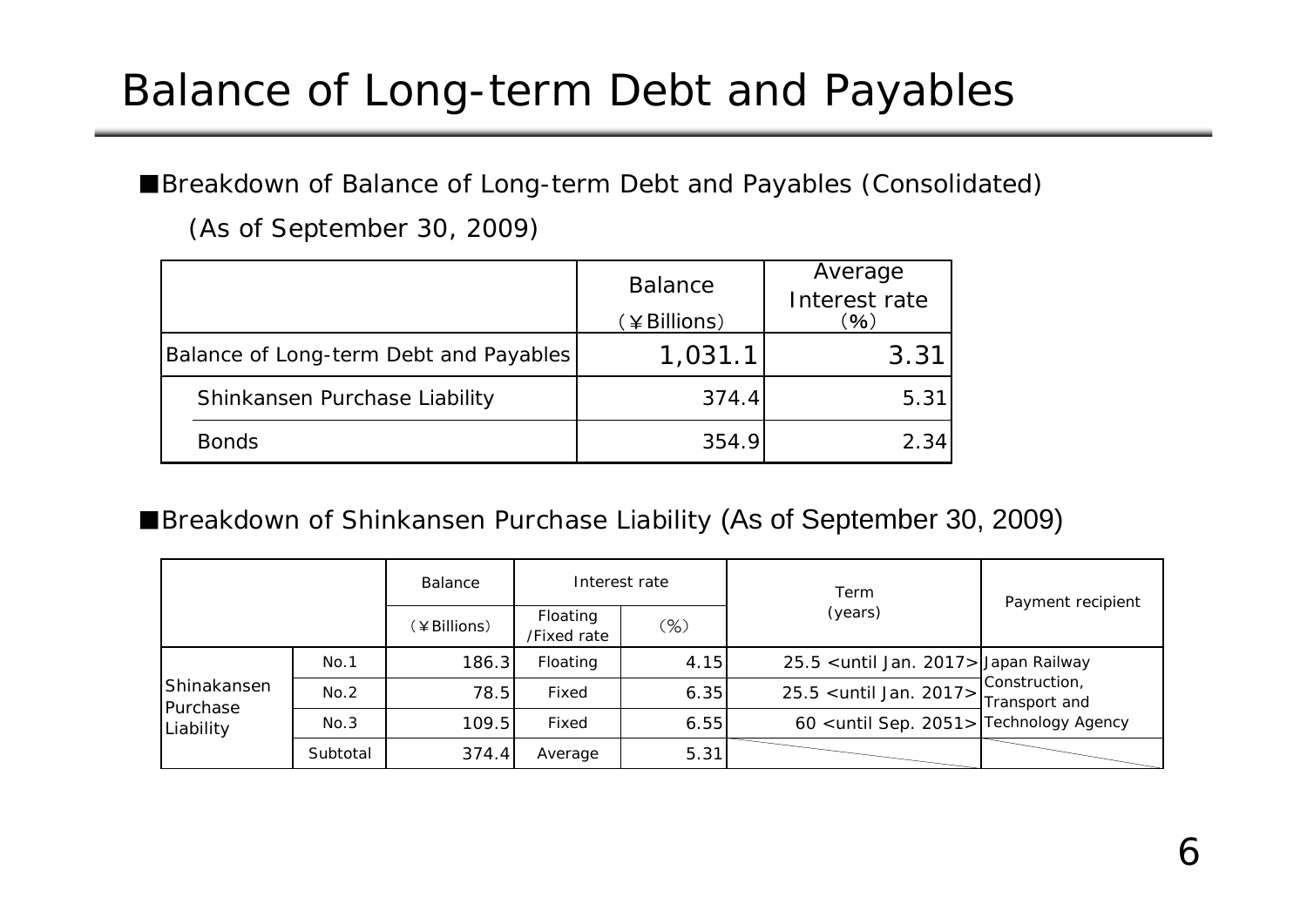#### Redemption Plan of Shinkansen Purchase Liability